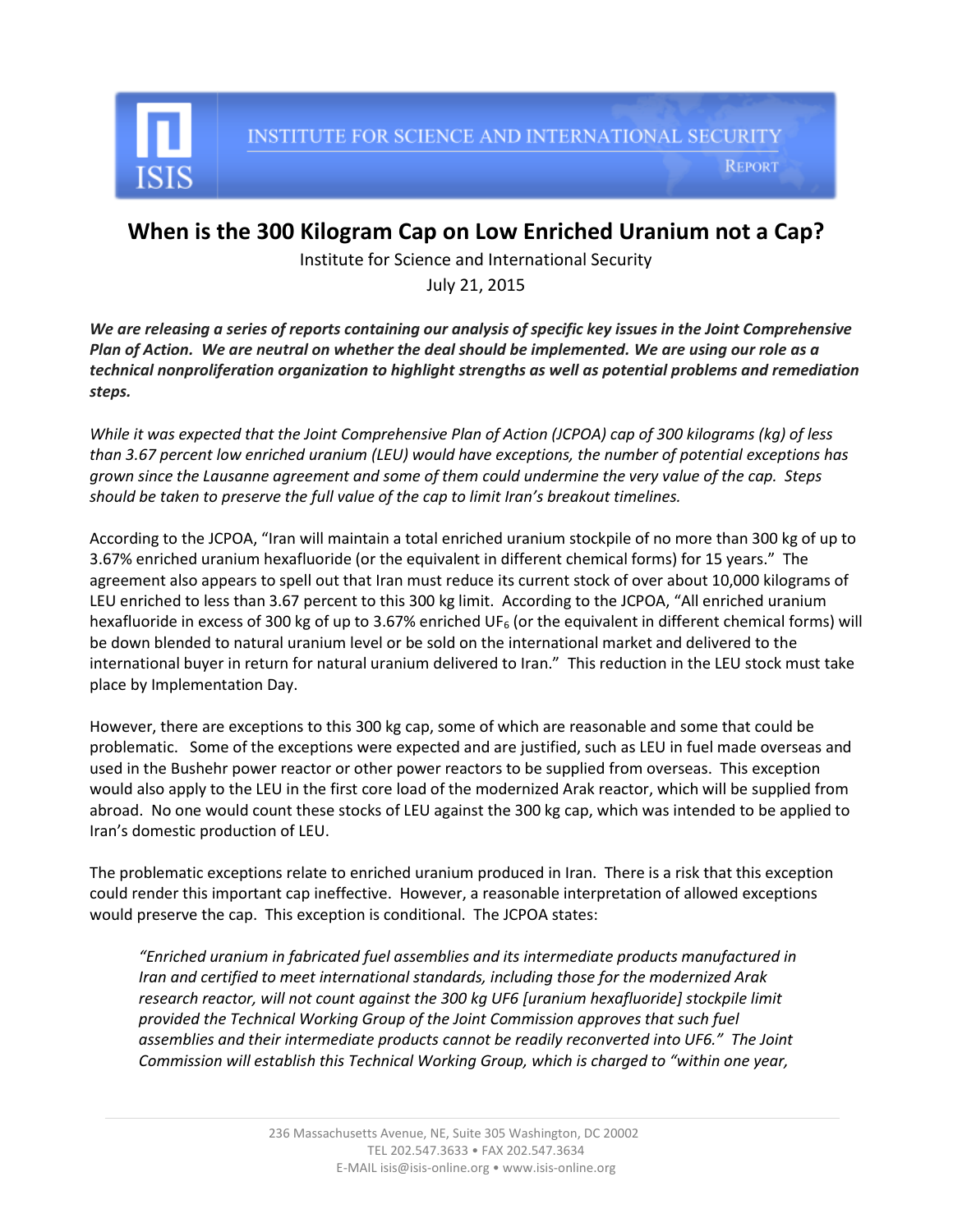*work to develop objective technical criteria for assessing whether fabricated fuel and its intermediate products can be readily converted to UF6."* 

In its evaluation, the Working Group will consider impurities (e.g. burnable poisons or otherwise) contained in fuels or through the fuel being in a chemical form such that direct conversion back to UF<sub>6</sub> would be technically difficult without dissolution and purification.

In practice, for typical LEU fuel and associated intermediate products, assessing that the intermediate LEU products and fabricated fuel are in fact readily convertible is technically straightforward. Typically, this assessment focuses on how long it takes to convert the intermediate product or fuel back to hexafluoride form. For typical reactor fuel fabrication processes involving LEU, no exceptions appear warranted. However, not all stakeholders, particularly Iran, may agree and that is the risk posed by these provisions, which aim to enable fuel to be fabricated in Iran while "adhering" to the cap.

One planned application of the cap is the fuel for the Arak reactor, where the fuel is expected to contain burnable poisons. This proposed fuel and its intermediate products would be evaluated by the Technical Working Group to see if this LEU is eligible for an exception from the 300 kg cap. In the currently discussed case, burnable poisons would be mixed with the enriched uranium, potentially significantly lengthening the time and difficulty of reconverting back the fuel and intermediate products to enriched uranium hexafluoride form. The fuel and intermediate products will be subject to approval by the Technical Working Group with a goal to ensure that each form is not readily convertible. Further, if the fuel is approved, the IAEA would monitor each step in the fuel fabrication process to ensure compliance with the approved fuel fabrication procedures. An important factor in this case is that the modernized Arak reactor will require relatively little LEU. When finished, which is not expected to occur for many years, its core will contain about 350 kg of LEU. With diligence, Iran can keep the total amount of LEU in the fuel fabrication cycle at any one time relatively small, on order of several hundred kilograms.

There are several potential stocks of LEU that could fall under this exemption, which should be blocked. The first is the roughly 4,000 kg of LEU (uranium hexafluoride equivalent) currently in the Enriched UO2 Powder Plant (EUPP) and subject to so much recent debate. This plant is part of Iran's facilities to make fuel assemblies from LEU, and Iran may ask that at least some of its LEU contents be subject to consideration for exemption, despite its pledge in the JCPOA to eliminate all this LEU. Much, if not almost all, of this LEU is in the intermediate forms of uranyl fluoride and ammonium diuranate. One could argue that the uranyl fluoride would require conversion to another chemical form before conversion to uranium hexafluoride and thus, it is not "directly convertible." Iran may seek to make such LEU a candidate for an exception to the 300 kg cap. For example, it could state that the chemical forms make removal or down blending unusually difficult. That Iran could change its views about its commitments should not be a surprise. After all, the 300 kg cap in the Lausanne interim deal envisioned only an exception for Bushehr LEU fuel. However, the U.S. and at least some of its P5+1 allies appear fully prepared to block any Iranian attempt to exempt any of the LEU in the EUPP from the 300 kg cap. In any case, a public commitment to that affect should be sought from P5+1 governments.

Another exception could occur after year 10 of the deal, when Iran once again deploys more centrifuges, likely with the claim the LEU would be used for power reactor fuel assemblies. By year 13, according to Iranian plans, these centrifuges are expected to be producing relatively large amounts of LEU annually. Iran may argue that the LEU will be used in fuel assemblies and thus should be subject to the exception. This exception could amount to thousands of kilograms of LEU, if Iran states it is making LEU fuel assemblies for nuclear power reactors. Approval of this exception would effectively render the cap meaningless, since the